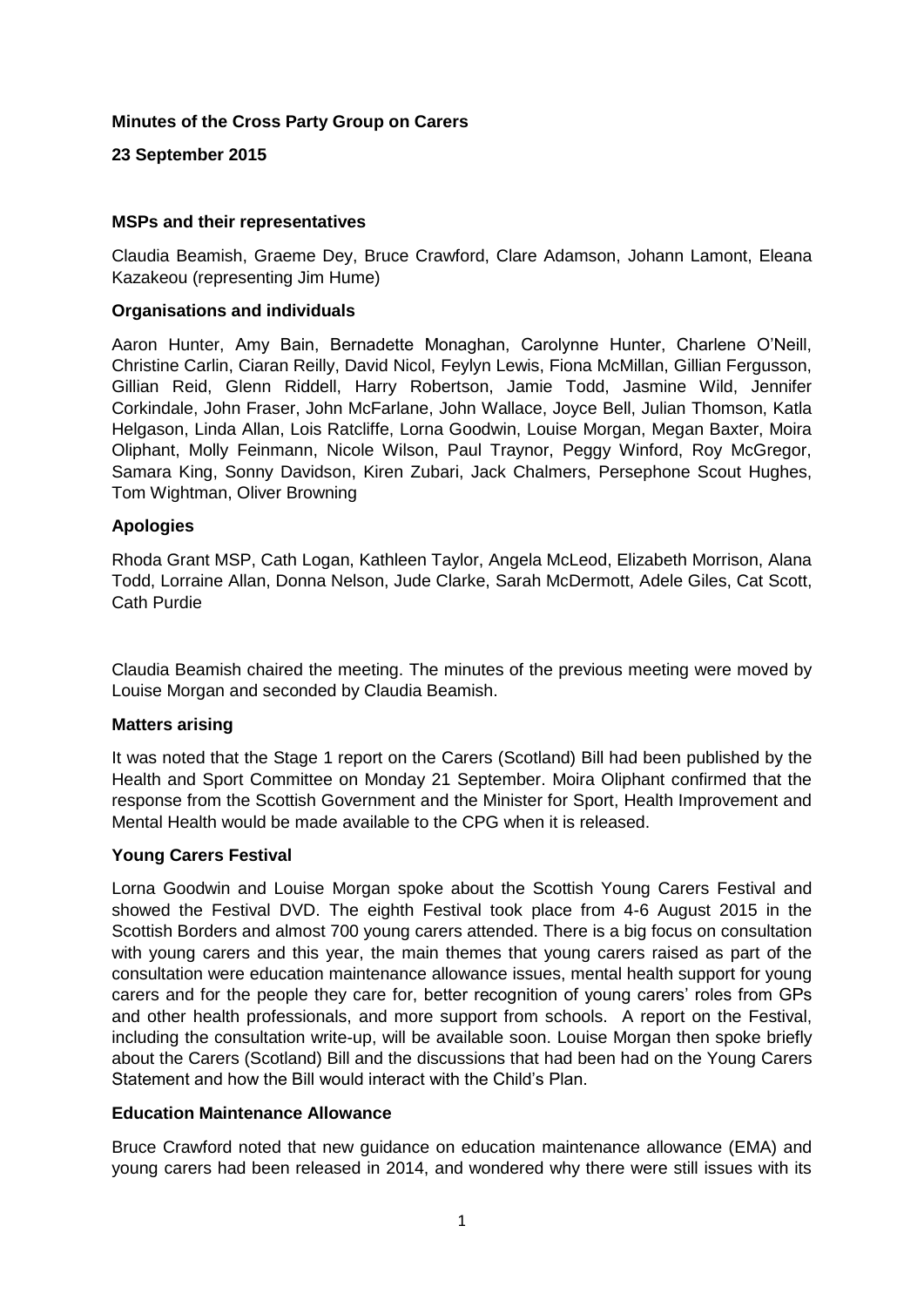application. Louise Morgan confirmed that although the refreshed guidance was welcomed, there were still issues in particular local authorities and particular schools and it wasn't clear what the actual problems were. Clare Adamson agreed that she had discussed this at the Festival and found it concerning that young carers who were absent had to provide evidence of illness via a GP's letter, which was chargeable to them. Graeme Dey confirmed that more guidance would come from the Scottish Government and so it was important to know which areas were particularly struggling to provide young carers with consistent EMA. It was agreed by young carers that if EMA applications could contain background information that covered the caring role, it would be more useful as reasons for absences due to caring could be explained. Joyce Bell confirmed that not all areas ask if an EMA applicant is a young carer, and other young carers commented that in their school, discretion over whether to award EMA rested with the Head of Year, which was then of course dependent on the pupil's relationship with the HoY. Claudia Beamish asked if this issue could be dealt with through the Carers (Scotland) Bill; Moira Oliphant said that the Bill wasn't the place for it but that she and her team were interested in the information that was being shared and would take this back to colleagues who worked on EMA. Johann Lamont asked if CoSLA could be notified about the discrepancies between local authorities, as if some local authorities were successfully including young carers then it should be easier for others to follow suit.

#### **Identification and recognition**

John Wallace asked about how young carers were identified. The complexities of this issue were discussed, including self-identification, but young carers considered the definition to be quite broad – it was a young person who had increased responsibility for a friend or family member. Statutory criteria to identify young carers was also discussed, and it was noted that different areas have different criteria. Lois Ratcliffe spoke of assessing practical caring duties but also measuring the emotional impact of a caring role, as many young carers are affected by this. Young carers also thought that in some cases, it did not help to be labelled as a young carer, as caring roles can have a positive impact on someone's life.

*Schools:* One young carer thought that in subjects like PSE, caring issues could be made more relevant for young carers which would help to identify them. For example, when discussing mental health issues, there is never information given about what to do if someone within the family has a mental health problem. School assemblies and liaison with local young carers' services was recognised as positive, but it is possible that young carers could still be hidden from these. Further training of teachers was suggested, as some are very understanding but others are not. Some young carers' services do schools liaison work and have a schools coordinator, but it was suggested that training for teachers should be carried out during initial teacher training and also as continuing professional development (which should be compulsory.) Louise Morgan confirmed that meetings of young carer workers had also identified this, and it had been proposed to have a conference to allow school staff and youth workers to share good practice. Young carers were also clear that there needs to be continuity of support within schools – many schools provide support to young carers through guidance staff, which means that class teachers may not be aware. A system where there is a symbol on the register may help to identify young carers to class teachers without breaching privacy – a similar system is in place in Fife and works quite well, as young carers can ask teachers to check the 'flag' against their name for information. However, several young carers spoke of incidents where the class register and associated flags were visible on a smart board in front of the whole class. Claudia suggested that Skills Development Scotland and other linked agencies could be asked for support to train and engage teachers and school staff. Louise Morgan confirmed that the Young Carers Strategy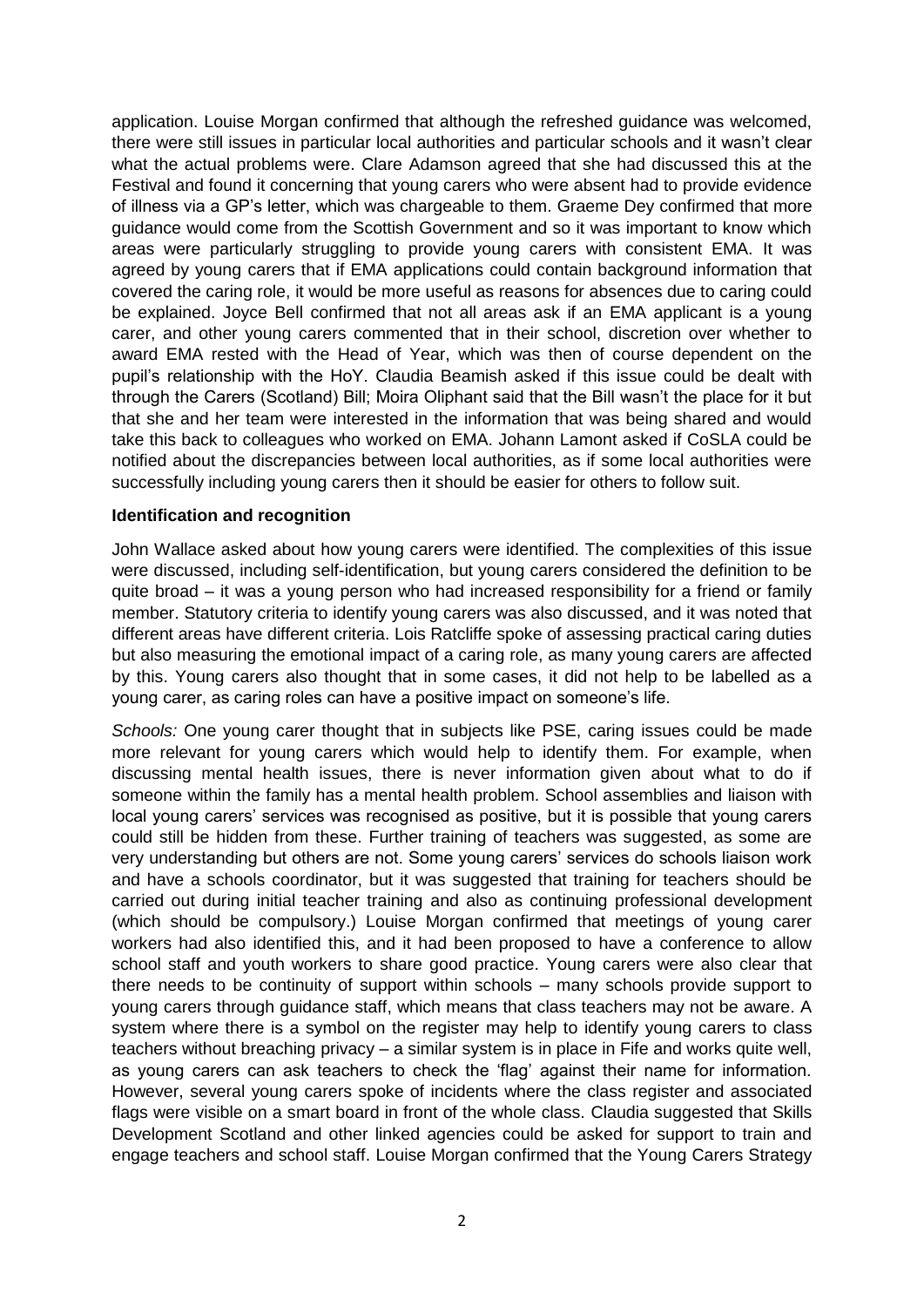contained an action point about development and implementation of pupil registration systems but implementation was happening differently in different areas.

## **Recognition of young carers**

This issue is dealt with to some extent in the Carers (Scotland) Bill, but young carers were not convinced that schools and other agencies would act on new legislation or guidance. This is an issue currently seen with the young carers identification card – even in the pilot areas, not all schools know what the card means. Roy MacGregor pointed out that this issue was also seen within the GIRFEC framework – professionals who were concerned about young people contacted young carer projects and not the child's named person, who is usually school-based. There was further discussion about young carer authorisation cards – not all young people want them, and it was considered that a young carer indicator could be displayed on a Young Scot card instead.

There was some discussion about the impact of caring on siblings, who may not have practical caring tasks but will still be affected emotionally by the impact of illness or disability in the family – for example if they have to miss school because their sibling is in hospital. These young people may not need to attend a young carers' service but should still be supported and recognised through statutory channels, particularly GIRFEC, as it was pointed out that this situation is exactly what GIRFEC is supposed to tackle. This is also the kind of information that should be recorded in a Young Carer Statement when they are introduced.

## **Mental health**

Mental health services for young carers are not up to scratch – mental health issues are always attributed to the caring role and individual compounding issues are rarely explored in detail. It was acknowledged that mental health support for young people generally is patchy and needs to be improved.

Claudia asked the Scottish Government representatives if they had any summary comments to make. Moira confirmed that it had been useful to listen to everyone's ideas and there were opportunities to take some of these into further discussion.

# **Going Higher campaign**

Paul Traynor spoke about [Carers Trust Scotland's Going Higher campaign.](http://www.carers.org/going-higher-scotland) This campaign will raise awareness of student carers and the issues they experience in Scotland, and will highlight the extremely challenging conditions endured by student carers that is negatively impacting on them being able to enter, sustain and meet their true potential in higher education.

### **AOCB**

John Wallace asked if information could be circulated regarding a traffic order that had been lodged regarding a disabled parking space near his son's primary school.

### **Next meeting**

The next meeting of the CPG on carers will take place on Tuesday 26 January 2016 at 1:30pm in Committee Room 5.